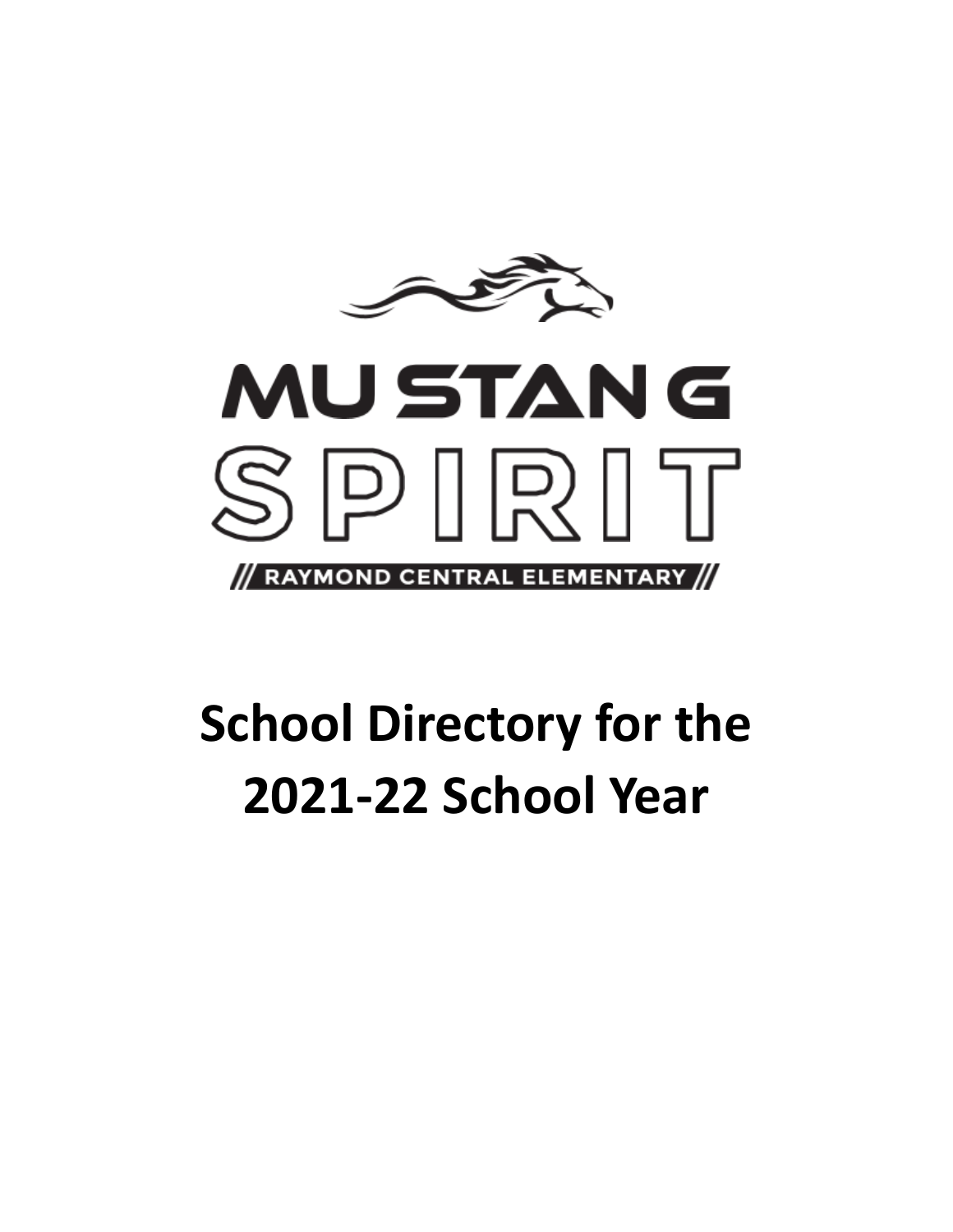# **RAYMOND CENTRAL PTO**

### **Mission of PTO**

Our purpose is to make a great school even better by promoting a positive relationship between home and school so that parents, teachers and administration may cooperate in the education of students to create the best environment available, enhance their education and promote positive lasting relationships.

# **PTO Officers:**

| Candace Jindra  | President             | 402-560-5327 |
|-----------------|-----------------------|--------------|
| TRD.            | <b>Vice President</b> |              |
| Jeni Vech       | Secretary             | 402-430-2235 |
| Marcene Sklenar | Treasurer             | 402-610-0780 |

### **2021-22 PTO Meetings**

| September 7, 2021 Ceresco |            | February 1, 2022 | Valparaiso      |
|---------------------------|------------|------------------|-----------------|
| October 5, 2021           | Valparaiso | March 1, 2022    | <b>Hot Spot</b> |
| November 2, 2021 Hot Spot |            | April 5, 2022    | Ceresco         |
| January 4, 2022           | Ceresco    | May 3, 2022      | Valparaiso      |

## **PTO Website/Facebook**

http://www.rcentral.org/vnews/display.v/SEC/For@20Parents%7CPTO <https://wwwfacebook.com/RaymondCentralPTO/>

\* Please note that the student information is based on what was provided at the beginning of the year to be entered into *the PowerSchool database. If student name only - parent/guardian asked that information not be shared.*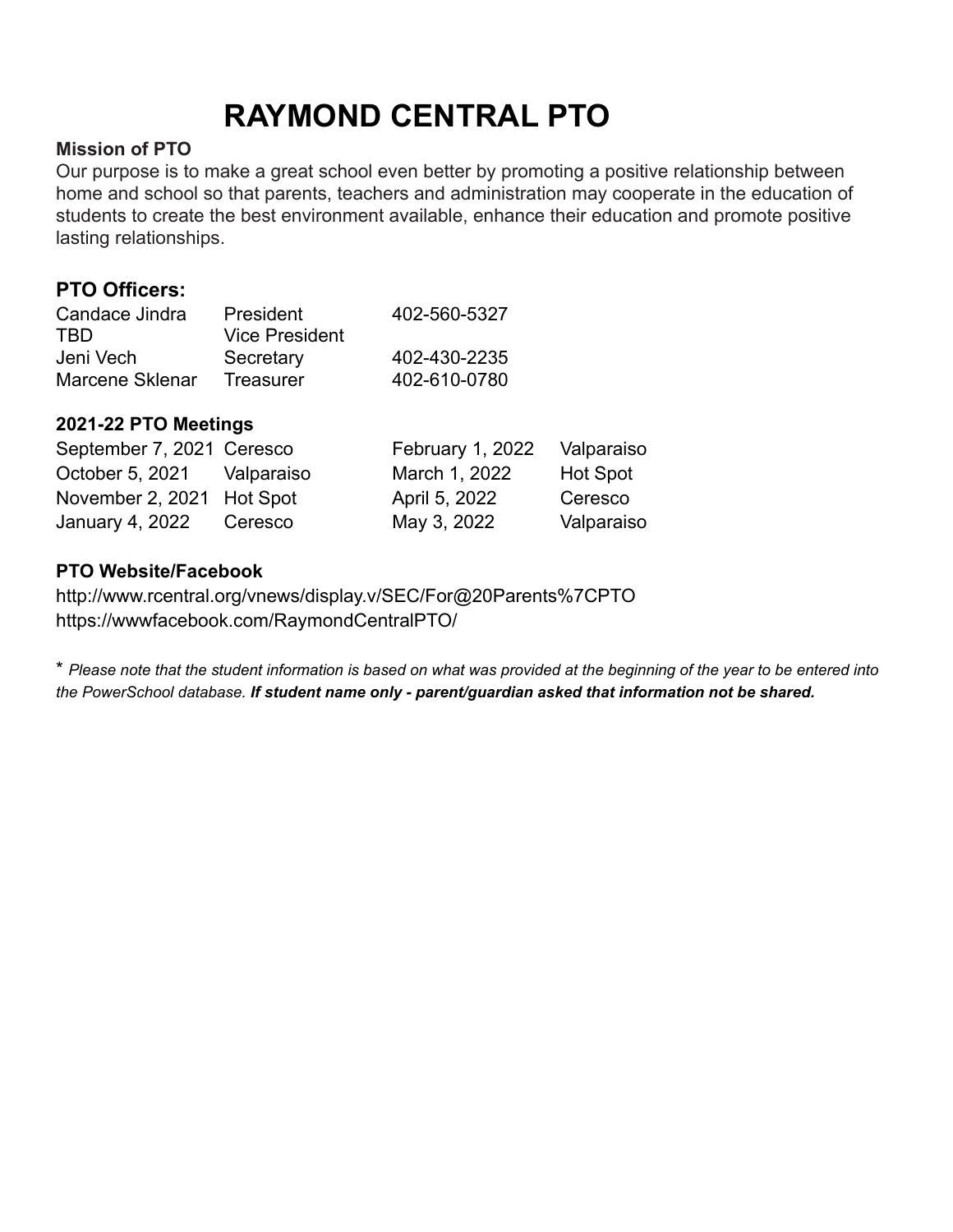#### **CERESCO – KINDERGARTEN - Mrs. Bohac**

**Carse, Hayleigh** - Baileigh Schweitzer, 402-219-4541, 1315 Co Rd A, Ceresco, NE 68017, bayschweitzer93@gmail.com **Eden, Andrew -** Jessica & Jason Eden, 402-480-6023, 4770 Agnew Rd, Ceresco, NE 68017, [jessicanicoleeden@gmail.com](mailto:jessicanicoleeden@gmail.com) **Gushard, Baylor -** Jessica & Dustin Gushard, 402-429-7780, 709 Elm St, Box 471, Ceresco, NE 68017, [jgushard@theinagroup.com](mailto:jgushard@theinagroup.com) **Johns, Trae** - Stephanie Johns, 402-617-0555, 113 Laura Lane, Box 359, Ceresco, NE 68017, stephtvrdy@windstream.net **Kaiser, Kallyn** - Denise & Brian Kaiser, 402-525-7040, 5590 Davey Rd, Ceresco, NE 68017, 28kaiser@gmail.com **Kilker, Porter -** Ashley & Jason Kilker, 402-860-0647, 3630 Maple St., Box 115, Davey, NE 68336, [aac\\_06@yahoo.com](mailto:aac_06@yahoo.com) **Killin, Haddie -** Katie Killin, 402-309-5092, 3510 Elm St, Box 81, Davey, NE 68336, ktflickner@hotmail.com Greg Killin, 402-219-4144, 324 NW 16<sup>th</sup> St, Lincoln, NE 68528, [gregkillin@hotmail.com](mailto:gregkillin@hotmail.com) **Kreikemeier, Ralph -** Logan & Jacob Kreikemeier, 402-720-9940, 1740 Co Rd B, Ceresco, NE 68017, logan.hoge@doane.edu **Landauer, Lydia -** Jessica & Nathan Landauer, 308-550-0935, 200 W Davey Rd, Davey, NE 68336, jessamarie21@hotmail.com **Lassen, Brooks -** Rebekah & Brian Lassen, 402-217-1833, 1301 W Davey Rd, Davey, NE 68336, rebekah.r.lassen@gmail.com **Lowell, Elliott -** Ashley & Dayton Lowell, 402-432-2322, 7405 Little Salt Rd, Ceresco, NE 68017, ashleymatulka@gmail.com Norris, Delaney - Brookley & Jeffrey Norris, 402-730-5865, 4119 N 18<sup>th</sup> St, Lincoln, NE 68521, brooke.norris@monolithmaterials.com Rushing, Lexi - Tabitha Rushing, 402-314-7374, 220 S 2<sup>nd</sup> St, Box 550, Ceresco, NE 68017, Tabitha.d.rushing@gmail.com Kevin Rushing, 479-233-0626, 2111 W Mulberry St, Lincoln, NE 68522, kevinrushing@gmail.com **Scheinost, Layne -** Sydnee & Mike Scheinost, 402-366-7207, 316 Beech St, Box 161, Ceresco, NE 68017, racewife51@gmail.com **Sklenar, Steven -** Marcene & John Sklenar, 402-610-0780, 21101 N 14 th , Ceresco, NE 68017, msklenar@beneshvac.com **Stansberry, Hadley** - Allison & Joey Stansberry, 712-251-5839, 105 E Curtis St, Wahoo, NE 68066, [allisonstansberry3@gmail.com](mailto:allisonstansberry3@gmail.com) **Taylor, Merik -** Ashley & Travis Taylor, 402-405-6553, 2 Elm Place, Box 16, Ceresco, NE 68017, ashbtaylor84@gmail.com **Trentman, Mason -** Allison & Mike Trentman, 402-890-0961, 20300 N 1 st St, Raymond, NE 68428, trentmana@gmail.com **Tvrdy, Brett -** Wendy & Mark Tvrdy, 402-429-2965, 2076 Co Rd B, Ceresco, NE 68017, mw12tvrdy@gmail.com **Tvrdy, Emma** - Amanda & Matt Tvrdy, 402-416-5632, 880 Co Rd 25, Valparaiso, NE 68065, [atvrdy15@gmail.com](mailto:atvrdy15@gmail.com) Wellman, Bryleigh - Melanie & Bryan Wellman, 402-618-2299, 112 S 2<sup>nd</sup> St, Box 433, Ceresco, NE 68017, [mel\\_wellman@hotmail.com](mailto:mel_wellman@hotmail.com) **Wright, Sunny -** Amy & Andrew Wright, 402-890-8843, 204 S 7 th St, Box 24, Ceresco, NE 68017, [dowling.amy3@gmail.com](mailto:dowling.amy3@gmail.com)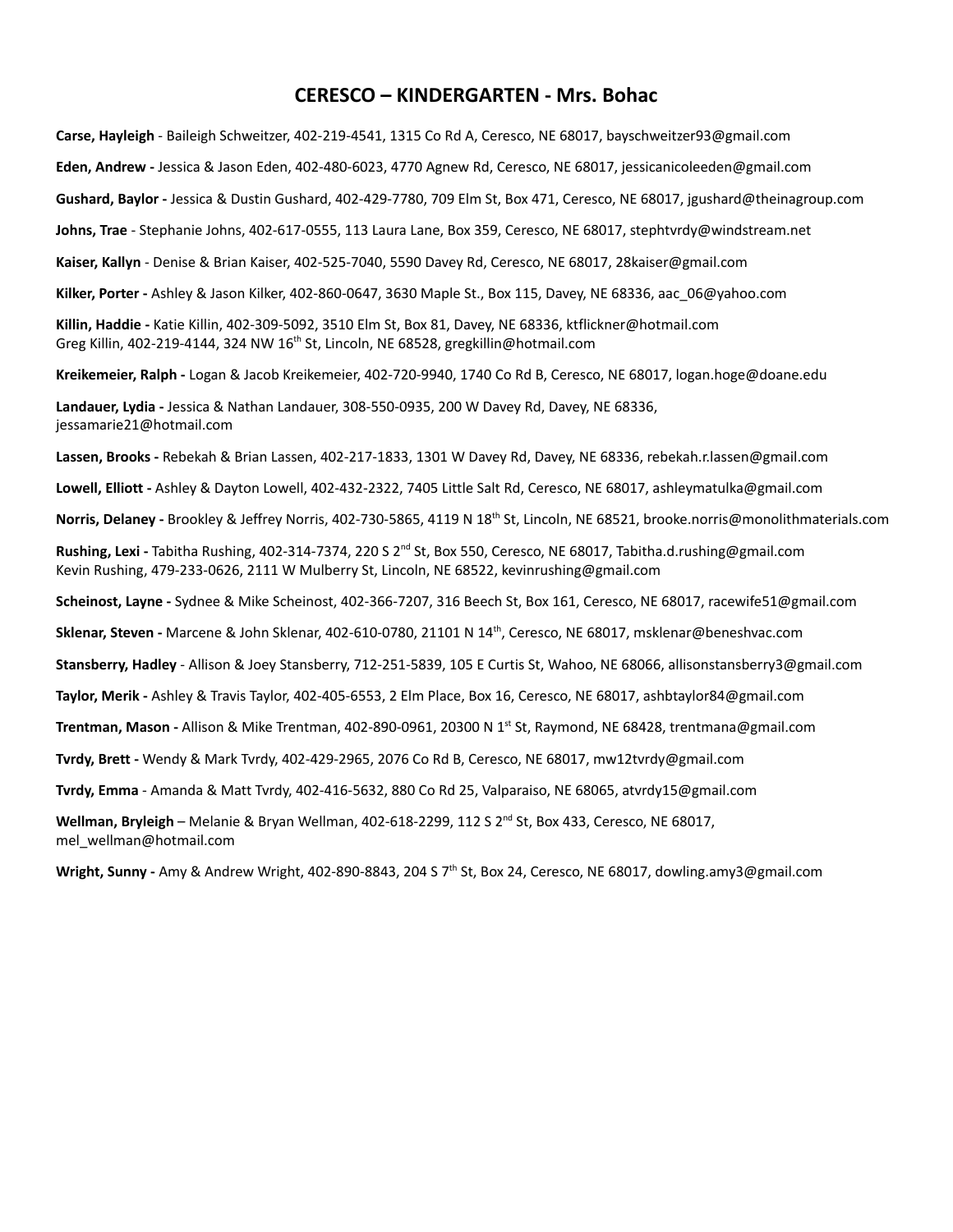#### **VALPARAISO – KINDERGARTEN - Mrs. Carlson**

**Behn, Elizabeth** – Jeramy Behn & Gina Clark, 402-217-5044, 4328 W Davey Rd, Raymond, NE 68428, clarkgina04@gmail.com **Biegler, Emma** – Dustan & Toi Biegler, 308-325-1169, 2880 County Road A, Valparaiso, NE 68065, toi.sonthana@gmail.com Brewer, Grahm – Erin Gravatt Brewer & Matthew Brewer, 402-414-7620, 5650 NW 14<sup>th</sup>, Lincoln, NE 68521, egravatt@rcentral.org Carpenter, Wyatt – Nicholas & Hallie Carpenter, 402-730-7491, 210 E 1<sup>st</sup> St, Valparaiso, NE 68065, halcarpenter93@gmail.com **Cooper, William** – Kathleen Cooper & Jeff Cooper, 402-314-0827, 7217 N 19 th St, Lincoln, NE 68521, kkean2@gmail.com **Fletcher, Brixton –** Cameron & Natalie Fletcher, 402-459-1094, 206 E 3<sup>rd</sup> St, Valparaiso, NE 68065, natalie.treat@gmail.com **Gralheer, Luke** – Brian & Kate Gralheer, 402-618-6139, 6811 NW Tempest Dr, Lincoln, NE 68521, kgralheer@gmail.com **Jano, Isaac** – Effrin & Jennifer Jano, 402-580-4413, Iver Street, Valparaiso, NE 68065, ej3jano@gmail.com **Marshalek, Charlotte** – Brendon & Angela Marshalek, 402-540-6824, 1101 W. Ashland Rd, Ceresco NE 68017, deollos39@gmail.com **Matulka, Violet** – Emily Matulka, 402-310-2454, 2628 County Rd A, Valparaiso, NE 68065, matulka\_em1885@hotmail.com McPherson, Madison - Timothy & Rebecca McPherson, 402-217-6015, 14845 N 2<sup>nd</sup>, Raymond, NE 68428, rmcpherson82413@gmail.com **Olson, Madison** – Ryan & Kari Olson, 402-560-4536, 475 Cleveland St, Valparaiso, NE 68065, olsonkari29@gmail.com **Parent, Charles** – Nicholas Parent & Ashely Hixson, 402-601-3819, 5400 W. Mill Road Side A, Raymond, NE 68428 **Pesina, Jonathan** – Allan & Marisela Rowland, 402-429-0069, 229 East 5<sup>th</sup> St, Valparaiso, NE 68065, rowlandmarisela@yahoo.com **Potter, Ryla** – Cody & Shanna Potter, 402-499-0891, 383 County Rd 29, Valparaiso, NE 68065, shannapotter@yahoo.com **Potter, Sydney** – David & Linda Potter, 402-202-8936, 11201 N 14 th St, Raymond, NE 68428, lindap66@hotmail.com **Siebrandt, Taylor** – Cody & Monica Siebrandt, 402-783-2347, 2300 W. Agnew Rd, Valparaiso, NE 68065, monicasiebrandt@gmail.com **Svatos, Kody** – Cody Svatos & Kourtney Ryan, 402-480-2019, 2860 Main Rd, Valparaiso, NE 68065, k\_ryan1@hotmail.com **Trebilcock, Hunter** – Trevor & Lisa Trebilcock, 402-770-7805, 4200 Pacific St, Raymond, NE 68428, latraupe@gmail.com **Trumble, Jase** – Jeff & Molly Trumble, 402-890-0553, 3880 Oakview Blvd, Raymond, NE 68428, mtrumble1@gmail.com

**Vasa, Kyndal** – Dustin & Stephanie Reynolds, 402-405-4433, 421 S. Oak St, Valparaiso, NE 68065, s.lariereynolds@yahoo.com

**Vech, Jackson** – James & Jeni Vech, 402-430-2235, 20700 NW 98<sup>th</sup> St, Valparaiso, NE 68065, jlvech@gmail.com

**Virgil, Kael** – Kurt & Jessica Virgil, 402-641-4788, 3276 W Branched Oak Rd, Raymond, NE 68428, j.virgil95@gmail.com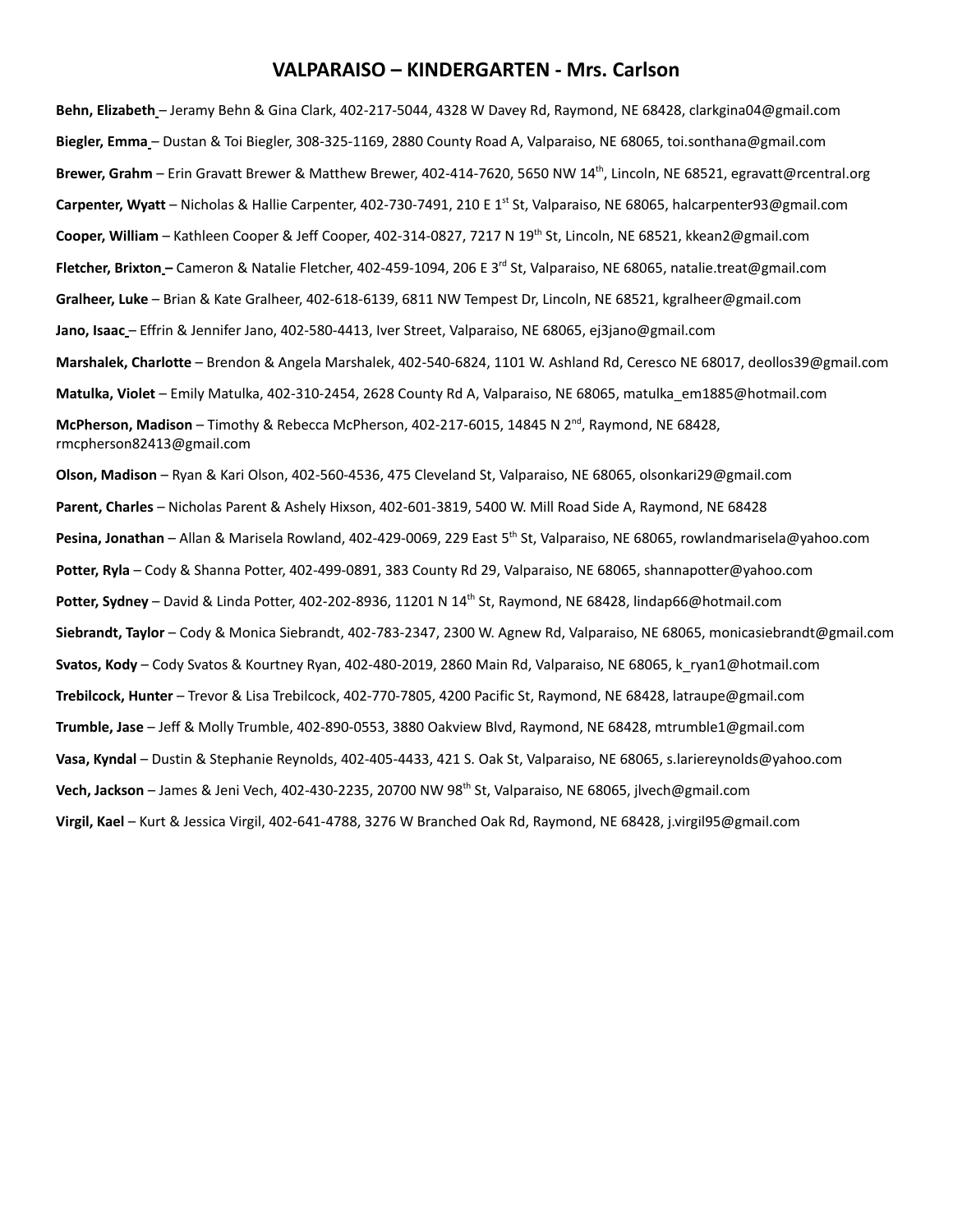#### **CERESCO – FIRST GRADE - Mrs. Pebley**

**Basel, MaKinna** - Miranda Basel & Dustin Jaskulski, 402-805-7442, 1283 Co Rd B, Ceresco, NE 68017, mbasel2325@gmail.com **Benes, Asher** - Ashley & Chris Benes, 402-416-9809, 15700 N 1 st St, Raymond, NE 68428, ashdayle84@yahoo.com **Blank, Owen** - Monica & Aaron Blank, 402-660-7120, 409 Main St, Box 173, Ceresco, NE 68017, moblank@rcentral.org **Bower, Caleb** - Keri & Matt Bower, 402-310-1487, 520 W. Elm, Box 365, Ceresco, NE 68017, ka.bower@yahoo.com Bryce, Paisley - Paige Moss, 402-613-7698, 416 S 2<sup>nd</sup> St., #3, Ceresco, NE 68017, paigercmoss@gmail.com **Caha, Erin** - Heather & Bryan Caha, 402-326-3853, 2014 Co Rd B, Ceresco, NE 68017, [heatherc@swansonrussell.com](mailto:heatherc@swansonrussell.com) Cain, Flora - Brittani & Ryan Cain, 626-488-3613, 504 S 4<sup>th</sup> St, Box 511, Ceresco, NE 68017, brittani.cain8@yahoo.com **Cronin, Riley** - Jessica & Tim Cronin, 785-443-0469, 1000 Rock Creek Rd, Raymond, NE 68428, jessid15@gmail.com **Edwards, Zinnia** - April & Travis Edwards, 402-613-3117, 312 Pine St, Box 372, Ceresco, NE 68017, aprilrhiannon@gmail.com **Hassebrook, Hannah** - Kristen & Ryan Hassebrook, 402-440-7371, 2192 W Mill Rd, Raymond, NE 68428, kristen.hassebrook@gmail.com

**Killin-Trevino, Miracle** - Breanna Killin, 402-805-3566, 217 Edwin St, Box 145, Ceresco, NE 68017, bkillin95@gmail.com **Meranda-Melia, Shea** - Emily & Ben Adams, 402-840-8936, 322 S 3 rd St, Box, 515, Ceresco, NE 68017, em021810@gmail.com **Novak, Remington** - Amy & Richard Novak, 402-984-2478, 604 S 4<sup>th</sup> St, Box 146, Ceresco, NE 68017, amygriess@hotmail.com **O'Malley, Elyza -** Kindra & Ricky Tvrdy, 402-310-5494, 228 W Cameron, Box 524, Ceresco, NE 68017, k[indra.tvrdy@rcentral.org](mailto:indra.tvrdy@rcentral.org) **Shadden, Brian -** Diana Shadden, 620-224-9772, 304 S 8<sup>th</sup>, Box 286, Ceresco, NE 68017, dianashadden99@gmail.com **Smith, Gracyn** - Sara & Colby Smith, 402-297-1226; 309 Laura Lane, Box 416, Ceresco, NE 68017; colbysmith1@hotmail.com **Tvrdy, Lillian** - Amanda & Matt Tvrdy, 402-416-5632; 880 Co Rd 25, Valparaiso, NE 68065; atvrdy15@gmail.com **Van Boening, Henrik -** Allison Luth, 402-890-1737; 216 W Cameron St, Box 105, Ceresco, NE 68017; allisonluth34@gmail.com **Varilek, Wyatt** - Bradette & Brandon Varilek, 402-613-1948; 15800 N 1<sup>st</sup> St, Raymond, NE 68428; [bradettebranson@yahoo.com](mailto:bradettebranson@yahoo.com)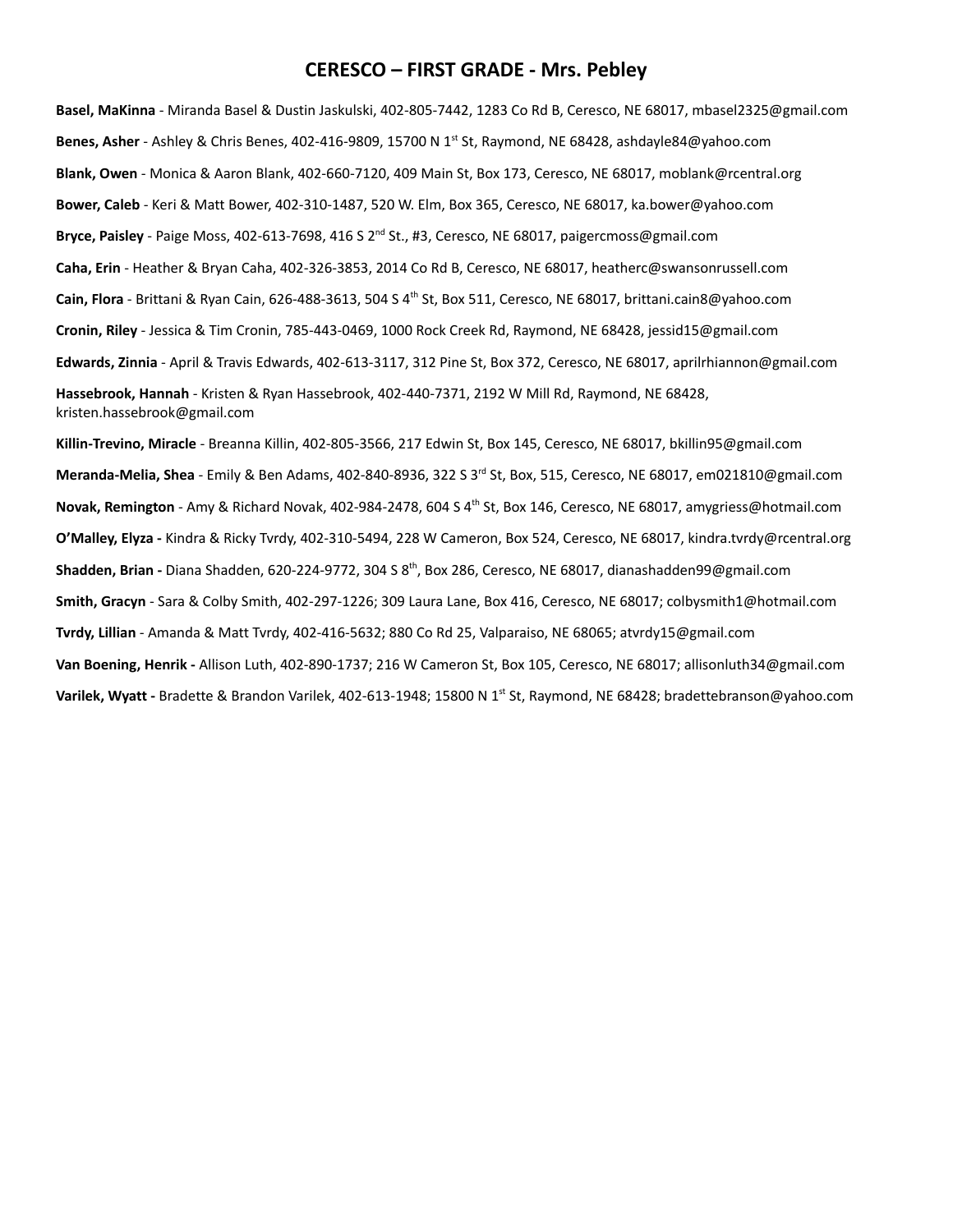#### **VALPARAISO – FIRST GRADE - Mrs. Peterson**

**Biegler, Owen** – Dustan & Toi Biegler, 308-325-1169, 2880 County Road A, Valparaiso, NE 68065, toi.sonthana@gmail.com **Christensen, Beckham** – Donny & Brynn Christensen, 402-890-4983, 735 Cleveland Cir, Valparaiso, NE 68065, brynn126@live.com **Day, Keira** – Dustin & Ashley Day, 402-432-1117, 2525 W Masek Dr, Raymond, NE 68428, ajewell83@gmail.com **Dickey, Thomas** – Chris & Dorie Dickey, 402-784-3812, 311 County Rd 29, Valparaiso, NE 68065, chrisdickey@email.com **Donner, Henry** – Austin & Martha Donner, 402-841-2707, 19600 NW 84<sup>th</sup> St, Valparaiso, NE 68065, mylnndonner@gmail.com **Hazard, Presley**

**Hellerich, Walker** – Chris & Amanda Hellerich, 402-890-5870, 630 Co Rd 28, Valparaiso, NE 68065, achellerich@hotmail.com **Jamison, Noah** – Tyler & Lisa Jamison, 402-560-2809, 11022 N 14<sup>th</sup> St, Raymond, NE 68428, lisajam28@gmail.com **Jindra, Harrison** – Tim & Candace Jindra, 402-560-1300, 2525 W Waverly Rd, Raymond, NE 68428, candacejindra@gmail.com **Kalin, Emmett** – Joey & Debbie Kalin, 402-560-3652, 531 Blaine Street, Valparaiso, NE 68065, debbie\_buresh@gmail.com **Knapp, Konnor** –Rebecca Ries & Thomas Knapp, 308-520-7135, 2774 County Road C, Valparaiso, NE 68065, beckijo11@gmail.com **Kring, Huxlee** – Carson & Hannah Kring, 402-540-0467, 2001 James Dr, Raymond, NE 68428, hsnyder@yahoo.com **Languis, Teagan** – Jacob Languis & Sydney Herrell, 402-217-9713, 535 S. Oak St. #3, Valparaiso, NE 68065, sydneyherrell2@gmail.com **Leggett, Levi** – Skyler & Kathy Leggett, 402-297-5828, 440 E. 7<sup>th</sup> St, Valparaiso, NE 68065, Kathyleggett@outlook.com **Lewis, Caroline** – Jeremy & Courtney Lewis, 402-416-6856, 2120 Waverly Rd, Raymond, NE 68428, cslewis13@hotmail.com **Mailand, Bailey** – Toddy & Autumn Mailand, 402-783-0222, 424 Jensen St, Valparaiso, NE 68065, autumnleann\_2006@yahoo.com **Mayo, Tommy**

**Mussman, Caius** – Jon & Leah Mussmann, 402-650-7008, 2010 Ridge Rd, Garland, NE 68360, leahb\_01@hotmail.com **Rezac, Madison** – Tyler & Desiree Rezac, 402-429-2784, 216 N Pine, Valparaiso, NE 68065, dezezs@hotmail.com **Stenka, Kamryn** – Anthony & Kelly Stenka, 402-489-3387, 325 Cleveland St, Valparaiso, NE 68065, Kelly.stenka@gmail.com **Trutna, Miles** – Robert & Ashley Trutna, 402-443-2050, 2950 Co Rd A, Valparaiso, NE 68065, ashleydidier@yahoo.com **Vech, Norah** – James & Jeni Vech, 402-430-2235, 20700 NW 9<sup>th</sup> St, Valparaiso, NE 68065, jlvech@gmail.com **Wolfe, Alyxis** – Jamison & Tes Wolfe, 402-646-0359, 880 Mary Ann St, Valparaiso, NE 68065, tmwolfe27@hotmail.com **Zugmier, Ande** – Jason & Cathleen Zugmier, 402-783-2589, 3650 Oakview Blvd, Raymond, NE 68428, n4mickey@aol.com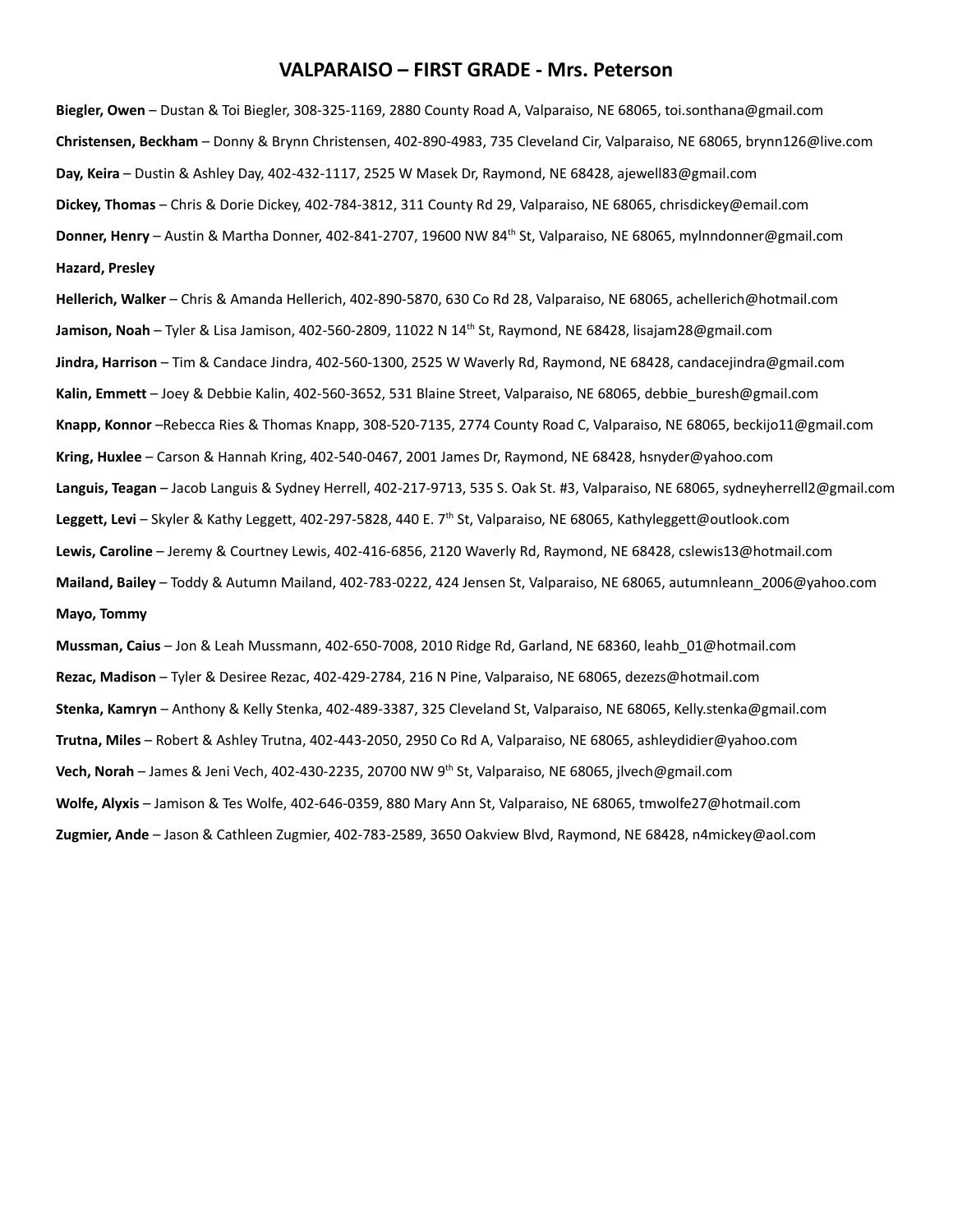### **CERESCO – SECOND GRADE – Mrs. Hudson**

**Benes, Bryson -** Jennifer Benes, 402-450-3135, 10200 N 162 nd St, Waverly, NE 68462, jen0354@hotmail.com Andy Heavican, 402-416-9515, 2260 22 Rd, Dwight, NE 68635, aheavican@hotmail.com

Brady, Kamryn - Lindsey Cave, 402-480-0039, 622 N 31<sup>st</sup> St., Lincoln, NE 68503, lindstaevynbrooke@gmail.com

**Burchess, Kaylee -** Angela & David Burchess, 402-217-8546, 208 Laura Lane, Ceresco, NE 68017, angeladavefritz@me.com

**Cerny, Zane -** Jennifer Hoffschneider, 402-710-2009, 1313 Co Rd A, Ceresco, NE 68017, hoffa1876@gmail.com

**Dukesherer, Lily -** Nicole & James Dukesherer, 402-802-0290, 713 S 3 rd St, Box 341, Ceresco, NE 68017, nicoledukesherer@hotmail.com

**Habener, Emily**

Hartshorn, June - Melissa & Mike Hartshorn, 402-450-4115, 604 S 2<sup>nd</sup> St, Box 254, Ceresco, NE 68017, melissarada89@gmail.com

**Huck, Hannah -** Jill & Errol Huck, 402-730-0593, 15901 N 1 st St, Raymond, NE 68428, jillhuck09@gmail.com

**Kenning, Cainan -** Samantha & Adison Kenning, 620-960-3093, 213 W Main St, Box 185, Ceresco, NE 68017, adisonandsamantha@gmail.com

**Konovalchuk, Daniella -** Yelina & Alex Konovalchuk, 402-217-2581, 549 Co Rd 17, Ceresco, NE 68017, ykonovalchuk@yahoo.com

**Love, Anthony -** Kristine & Tom Donahue, 402-718-1444, 910 Raymond Rd, Raymond, NE 68428, [kdonahue05@gmail.com](mailto:kdonahue05@gmail.com)

#### **McMann, Ruby**

**Meranda-Melia, Dean** - Emily & Ben Adams, 402-840-8936, 322 S 3<sup>rd</sup> St, Box 515, Ceresco, NE 68017, em021810@gmail.com

**Nelson, Cambrie -** Lynne & Spencer Nelson, 402-432-9099, 228 Ash St, Box 315, Ceresco, NE 68017, lynne.nelson@hotmail.com

**Powers, Liam -** Crystal & William Powers, 402-525-7794, 414 Co Rd 15, Ceresco, NE 68017, darbysprings@gmail.com

Pytlik, Addison - Tami & Kurt Pytlik, 402-277-6418, 216 S 1<sup>st</sup> St, Box 123, Ceresco, NE 68017, tpytlik@zitomedia.net

**Roberts, Kyler -** Karisa & Jared Roberts, 402-649-1414, 4140 Muhlbach Lane, Davey, NE 68336, karisaroberts@hotmail.com

**Rockemann, Benson -** Andrea & Josh Rockemann, 402-202-8915, 721 S 3 rd St, Box 405, Ceresco, NE 68017, arockem@rcentral.org

**Simpson, Cole -** Amanda & Kent Simpson, 402-617-1896, 6160 Rock Creek Rd, Ceresco, NE 68017, asimpson@nebraskaortho.com

**Starkweather, Lilly**

**Thomas, Easton -** Brenda & Tye Thomas, 402-619-6424, 2082 Ashland Rd, Ceresco, NE 68017, brendalee6@windstream.net

**Wellman, Beckett -** Coleen & Tim Wellman, 402-326-3767, 208 7 th St, Box 83, Ceresco, NE 68017, twellmn14@gmail.com

**Wills, Laramie -** Melissa & Brady Wills, 402-358-0707, 225 Cameron St, Box 236. Ceresco, NE 68017, melissa.ritter@huskers.unl.edu

**Zobel, Eden -** Krista & Nicolas Zobel, 402-440-5587, 2211 Raymond Rd, Davey, NE 68336, kristazobel@gmail.com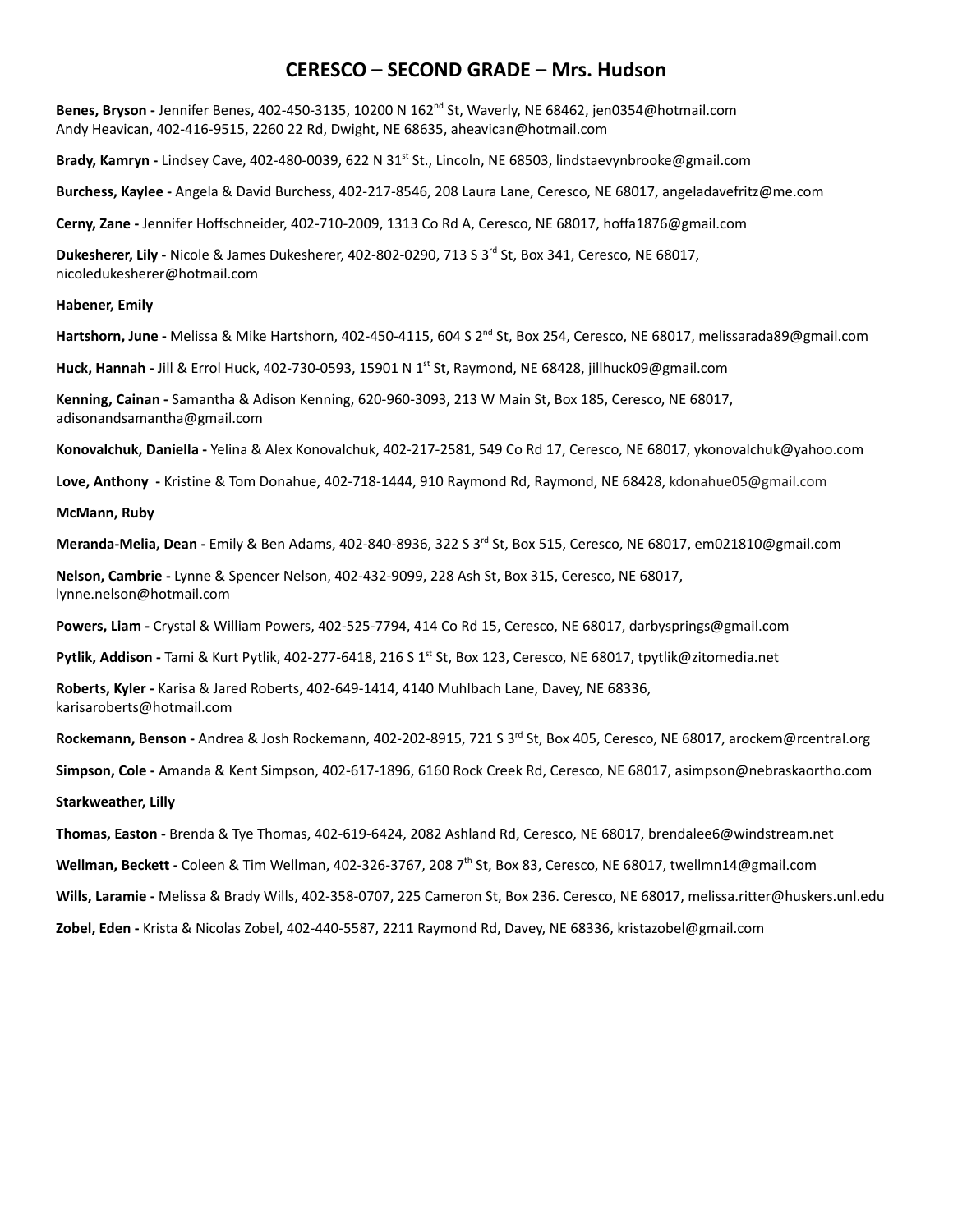#### **VALPARAISO – SECOND GRADE - Mrs. Enevoldsen**

**Bouwens, Lexi** – Benjamin & Chelsea Bouwens, 402-601-2235, 711 Mill Rd, Raymond, Ne 68428, Chelsea.bouwens@icloud.com Boysen, Connor – Drew & Shelley Boysen, 402-450-2770, 15311 NW 17<sup>th</sup> St, Raymond, NE 68428, shelley.boysen@gmail.com **Burcham, Harmony** – Jason & Tameka Burcham, 402-890-0064, 370 Mill Rd, Raymond, NE 68428, tamekapearl52@aol.com **Bussard, Ruby** – Josh & Tonya Bussard, 402-326-3152, 3045 W. Rock Creek Rd, Raymond, NE 68428, tgreve12@gmail.com **Effle, Keaton** – Doug & Jessica Effle, 402-570-8934, 12960 N 1 st , Raymond, NE 68428, jessicaeffle@gmail.com **Gotchal, BerLynn** – Charles & Jessica Gotchal, 402-310-7723, 820 Mary Ann St, Valparaiso, NE 68065, jessica41\_2006@yahoo.com **Haake, Noah** – Aaron & Crystal Haake, 402-802-4023, 630 Co Rd 27, Valparaiso, NE 68065, crystal.haake@gmail.com **Hitz, Chase** – Chad & Vali Hitz, 402-817-9682, 3550 W. Mill Rd, Raymond, NE 68428, thehitz@ymail.com **Johnson, Bennet** – Shane & Jamie Johnson, 402-480-0224, 424 Jensen St, Valparaiso, NE 68065, shearparadise@gmail.com **Karber, Kameron** – Nick & Brittany Benes, 402-610-6553, 12750 W. Agnew Rd, Valparaiso, NE 68065, britkarber@gmail.com **Marshalek, Zelda** – Dustin Throckmorton & Haley Marshalek, 402-613-3194, 2762 Main Rd, Valparaiso, NE 68065, Marshalekh@gmail.com **Mueller, Gage** – Jason & Julie Mueller, 402-432-9033, 768 Cleveland Circle, Valparaiso, NE 68065, Julie.mueller11@yahoo.com **Potter, Carson** – David & Linda Potter, 402-202-8936, 11201 N 14 th St, Raymond, NE 68428, lindap66@hotmail.com **Potter, Saige** – Cody & Shanna Potter, 402-499-0891, 383 County Road 29, Valparaiso, NE 68065, shannapotter@yahoo.com **Shanahan, Molly** – Jared & Lindsay Shanahan, 402-416-5835, 112 Spruce St, Valparaiso, NE 68065, lshanahan0327@hotmail.com **Siebrandt, William** – Cody & Monica Siebrandt, 402-783-2347, 2300 W. Agnew Rd, Valparaiso, NE 68065, monicasiebrandt@gmail.com **Suchy, Chance** – Kyle & Maggie Suchy, 308-430-2426, 2351 154<sup>th</sup>, Valparaiso, NE 68065, maggiesuchy@gmail.com **Trumble, Charlie** – Jeff & Molly Trumble, 402-890-0553, 3880 Oakview Blvd, Raymond, NE 68428, mtrumble1@gmail.com **Virgil, Paisley** – Kurt & Jessica Virgil, 402-525-6681, 3276 W Branched Oak Rd, Raymond, NE 68428, kvirgil1@hotmail.com **Virgil, Quentin** – Tim & Kendra Virgil, 402-314-1498, 11275 N 14<sup>th</sup> St, Raymond, NE 68428, kvirgil6@gmail.com

**Woods, Kinsley** – Ashley & Carrie Woods, 402-430-9181, 14530 N 2 nd St, Raymond, NE 68428, carriewoods1980@yahoo.com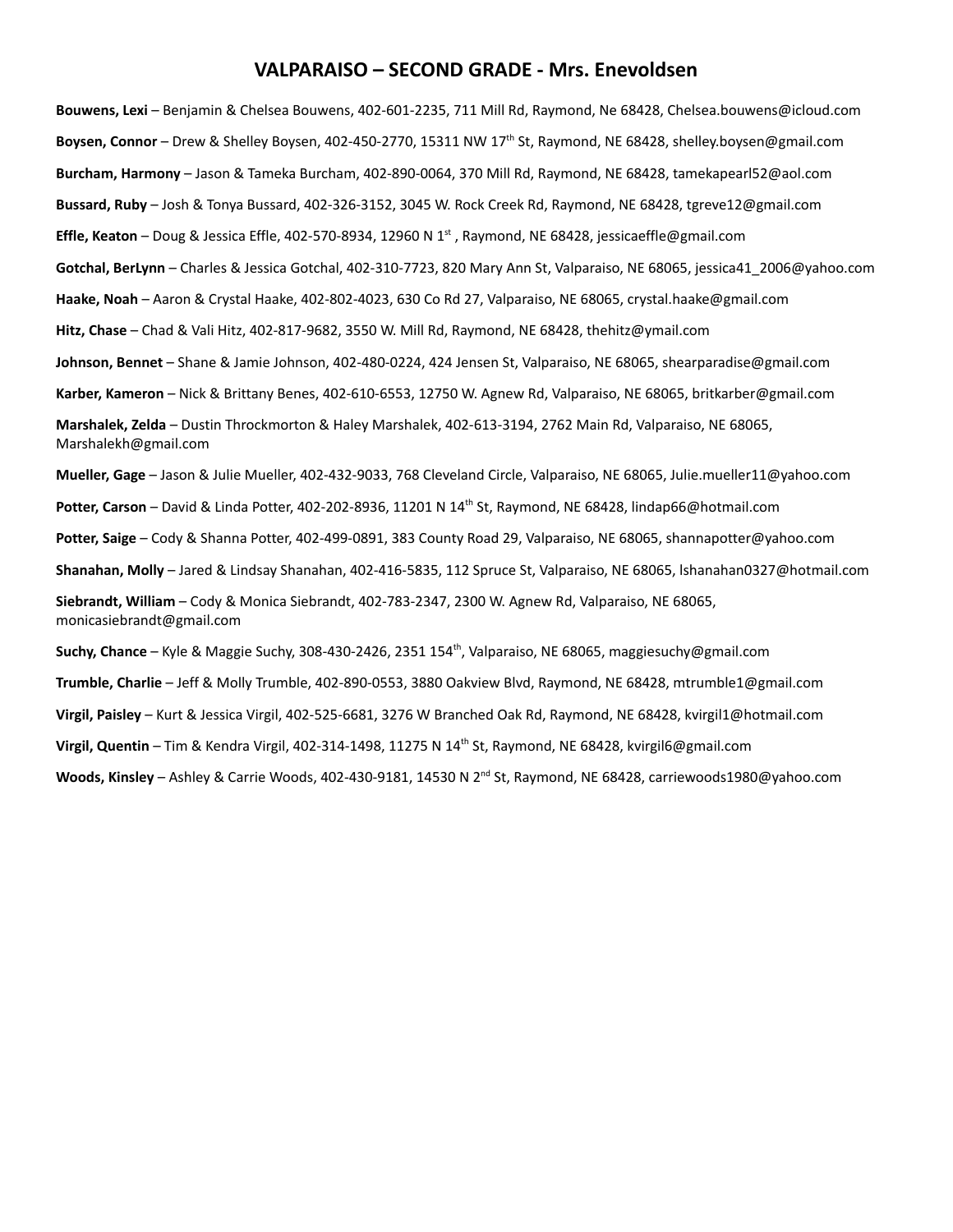#### **CERESCO – THIRD GRADE – Ms. Ahlstrand**

Benes, August - Ashley & Chris Benes, 402-416-9809, 15700 N 1<sup>st</sup> St, Box 354 Raymond, NE 68428, [ashdayle84@yahoo.com](mailto:ashdayle84@yahoo.com) **Blank, Peyton -** Monica & Aaron Blank, 402-660-7120, 409 Main St, Box 173, Ceresco, NE 68017, moblank@rcentral.org **Bornemeier, Hunter -** Jessica & Troy Bornemeier, 402-405-6625, 100 Davey Rd, Davey, NE 68336, jessborn17@gmail.com **Caha, Joe -** Heather & Bryan Caha, 402-326-3853, 2014 Co Rd B, Ceresco, NE 68017, [heatherc@swansonrussell.com](mailto:heatherc@swansonrussell.com) **Christensen, Lucas -** Gina & Matt Christensen, 402-314-2438, 1432 Co Rd C, Wahoo, NE 68066, gchristensen2006@gmail.com **Crees, Brennen -** Jen & Andrew Crees, 402-314-1037, 804 Spruce St, Box 175, Ceresco, NE 68017, jkcrees@gmail.com **Fisher, Sarah**

**Gushrad, Burke -** Jessica & Dustin Gushard, 402-429-7780, 709 Elm St, Box 471, Ceresco, NE 68017, [jgushard@theinagroup.com](mailto:jgushard@theinagroup.com) **Haar, Gage -** Shannon & Chris Haar, 402-802-6615, 605 S 4 th St, Box 271, Ceresco, NE 68017, shannonhaar@hotmail.com **Hille, Ryker -** Glenda & Justin Hille, 402-521-4097, 524 Pine St, Box 65, Ceresco, NE 68017, hillegl@gmail.com **Johnson, Bentley -** Megan & Ken Johnson, 402-310-6885, 473 Co Rd 14, Ceresco, NE 68017, megrose82@hotmail.com **Mattox, Deklan -** Chrissy & Troy Mattox, 402-217-1302, 220 Beech St., Box 241, Ceresco, NE 68017, cmattox1001@gmail.com **Miller, Addie -** Dawna & Robert Miller, 402-937-3251, 121 W Main St., Box 166, Ceresco, NE 68017, kmamom@live.com **Olsufka, Cannon -** Kelsey White, 402-480-9786, 204 Ash St., Ceresco, NE 68017, xkelseynicolewhitex@gmail.com **Pebley, Cartwright -** Laci & Shawn Pebley, 402-314-4584, 4701 Mill Rd, Lincoln, NE 68514, lpebley@rcentral.org **Perez, JJ -** Nicole & Talon Mak, 612-297-1853, 212 Laura Lane, Box 621, Ceresco, NE 68017, perez.nicole0813@gmail.com Rushing, Lita - Tabitha Rushing, 402-314-7374, 220 S 2<sup>nd</sup> St, Box 550, Ceresco, NE 68017, Tabitha.d.rushing@gmail.com Kevin Rushing, 479-233-0626, 2111 W Mulberry St, Lincoln, NE 68522, kevinrushing@gmail.com **Sabatka, Ada -** Sarah & Chris Sabatka, 402-429-2231, 751 S 3rd St, Box 172, Ceresco, NE 68017, sasser1998@gmail.com **Scheinost, Tyler -** Sydnee & Mike Scheinost, 402-366-7207, 316 Beech St, Box 161, Ceresco, NE 68017, racewife51@gmail.com **Simpson, Mason -** Amanda & Kent Simpson, 402-617-1896, 6160 Rock Creek Rd, Ceresco, NE 68017, asimpson@nebraskaortho.com **Sklenar, Hannah -** Marcene & John Sklenar, 402-610-0780, 21101 N 14 th , Ceresco, NE 68017, msklenar@beneshvac.com **Stansberry, Harper -** Allison & Joey Stansberry, 712-251-5839, 105 E Curtis St, Wahoo, NE 68066, allisonstansberry3@gmail.com **Varilek, Blaine -** Bradette & Brandon Varilek, 402-613-1918, 15800 N 1<sup>st</sup> St, Raymond, NE 68428, [bradettebrandon@yahoo.com](mailto:bradettebrandon@yahoo.com) **Verkamp, Braxton -** Sheri & Nate Verkamp, 402-450-5091, 3510 Oak St, Davey, NE 68336, sheriverkamp8@gmail.com Wellman, Aubrey - Melanie & Bryan Wellman, 402-618-2299, 112 S 2<sup>nd</sup> St, Box 433, Ceresco, NE 68017, mel\_wellman@hotmail.com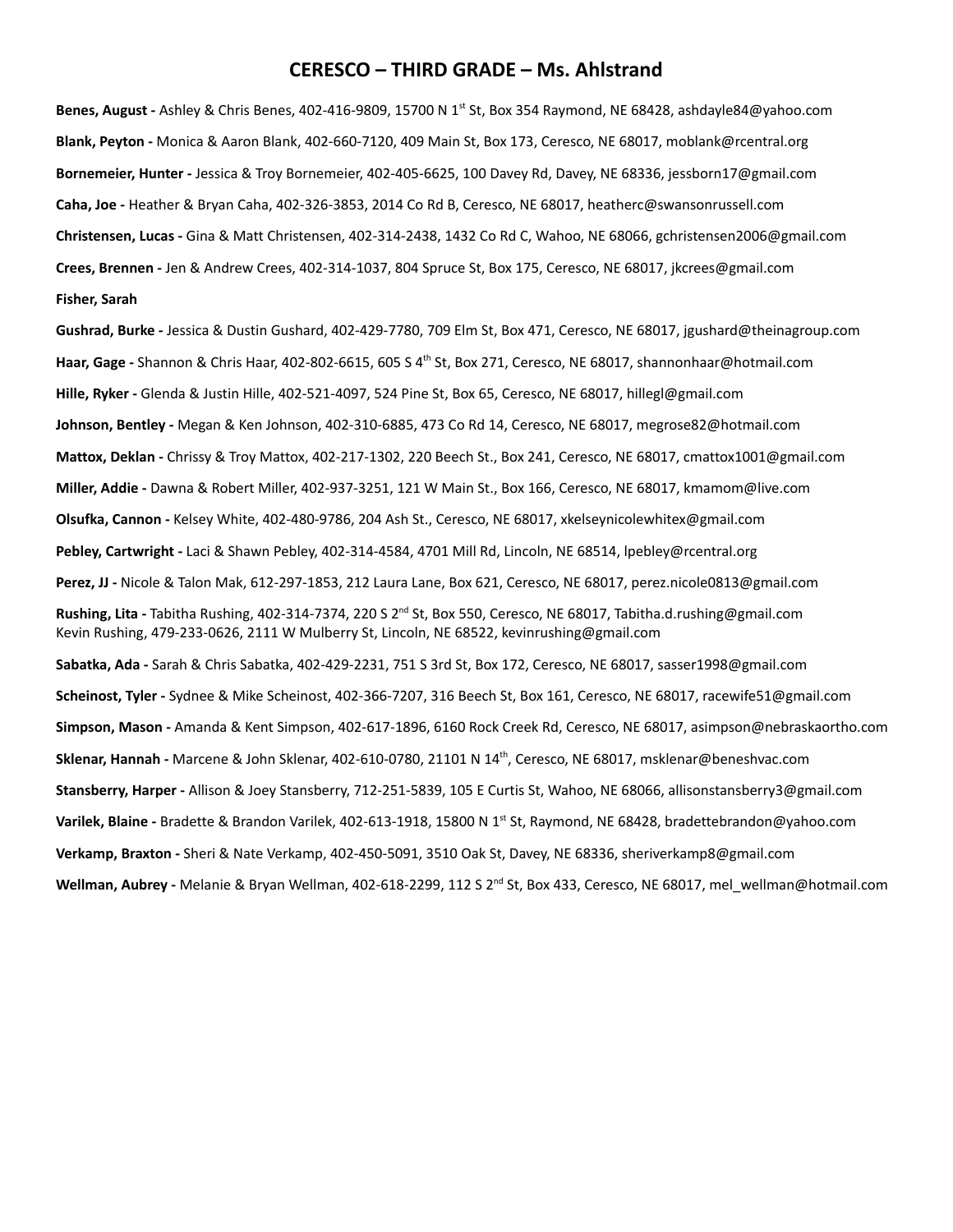#### **VALPARAISO – THIRD GRADE - Mrs. Niewohner**

Agena, Aiden - Timothy Agena & Katherine Krueger, 531-289-0465, 12300 NW 12<sup>th</sup> St, Raymond, NE 68428, [crimsonking\\_9898@yahoo.com](mailto:crimsonking_9898@yahoo.com)

**Benson, Gavin** – Brittany Getzfred & Brandon Pettyjohn, 470-527-9295, 2497 25 Rd, Dwight, NE 68635, rigetzfred@comcast.net **Bordovsky, Max** – Brandon & Brianna Bordovsky, 402-340-9733, 2774 County Rd C, Valparaiso, NE 68065, bribordovsky@aol.com **Donahue, Cain** – Patrick & Chastity Donahue, 402-416-0656, 220 E 5<sup>th</sup>, Valparaiso, NE 68065, ckadavy2803@hotmail.com **Feese, Hiram** – Scott & Kristin Feese, 402-890-2704, 2761 W. Davey Rd, Raymond, NE 68428, Kristin.feese@gmail.com **Jano, Owen** – Effrin & Jennifer Jano, 402-580-4413, 419 Iver Street, Valparaiso, NE 68065, ej3jano@gmail.com Kliment, Jada – Jason & Jeannie Kliment, 402-217-4790, 733 E 2<sup>nd</sup> St, Valparaiso, NE 68065, Jeannie\_ayers2000@yahoo.com Kliment, Jemma - Jason & Jeannie Kliment, 402-217-4790, 733 E 2<sup>nd</sup> St, Valparaiso, NE 68065, Jeannie\_ayers2000@yahoo.com **Korger, Everly** – Nate Korger & Meagan Brandt, 402-540-7998, 3800 W. Mill Rd, Raymond, NE 68428, brandt\_meagan@yahoo.com **Marshalek, Emma** – Brendon & Angela Marshalek, 402-540-6824, 1101 W. Ashland Rd, Ceresco, NE 68017, deollos39@gmail.com **Regnier, Kinsey** – Tyson & Amber Regnier, 402-314-2403, 3343 W. Branched Oak Rd, Raymond, NE 68428, yoamber@hotmail.com **Schneider, Raine** – Stephanie & Cody Marshalek, 402-570-8535, 1538 W. Little Salt Rd, Raymond, NE 68428, marshalek1992@gmail.com **Shelton, Rosalyn** –Amber Schmersal, 402-853-1010, 3320 Saint Paul Ave, Lincoln, NE 68504, ajschmersal1992@gmail.com **Stenka, Evelyn** – Anthony & Kelly Stenka, 402-440-7302, 325 Cleveland St, Valparaiso, NE 68065, Kelly.stenka@gmail.com **Tilson, Brookelyn** – Taylor Nissen & Rexann Tilson, 402-440-2963, 400 W. A Street, Valparaiso, NE 68065, tnissen2007@yahoo.com, rexanntilson@gmail.com

**Trutna, Porter** – Rob & Ashley Trutna, 402-443-2050, 2950 Co Rd. A, Valparaiso, NE 68065, ashleydidier@yahoo.com

**Twohig, Kelby** – Ryan & Dawn Twohig, 402-440-3245, 650 S. Pine, Valparaiso, NE 68065, dawn.twohig@gmail.com

**Von Seggern, Bentley** – Tyler Masek & Devin Hergenrader, 402-350-8030, 1121 W. Rock Creek Rd, Raymond, NE 68522, tymasek@hotmail.com

Woods, Dawson - Ashley & Carrie Woods, 402-430-9181, 14530 N 2<sup>nd</sup> St, Raymond, NE 68428, carriewoods1980@yahoo.com

**Zurcher, Beckett** – Cameron & Natalie Fletcher, 402-459-1094, 206 East 3<sup>rd</sup> St, Valparaiso, NE 68065, sara\_bobo\_3@hotmail.com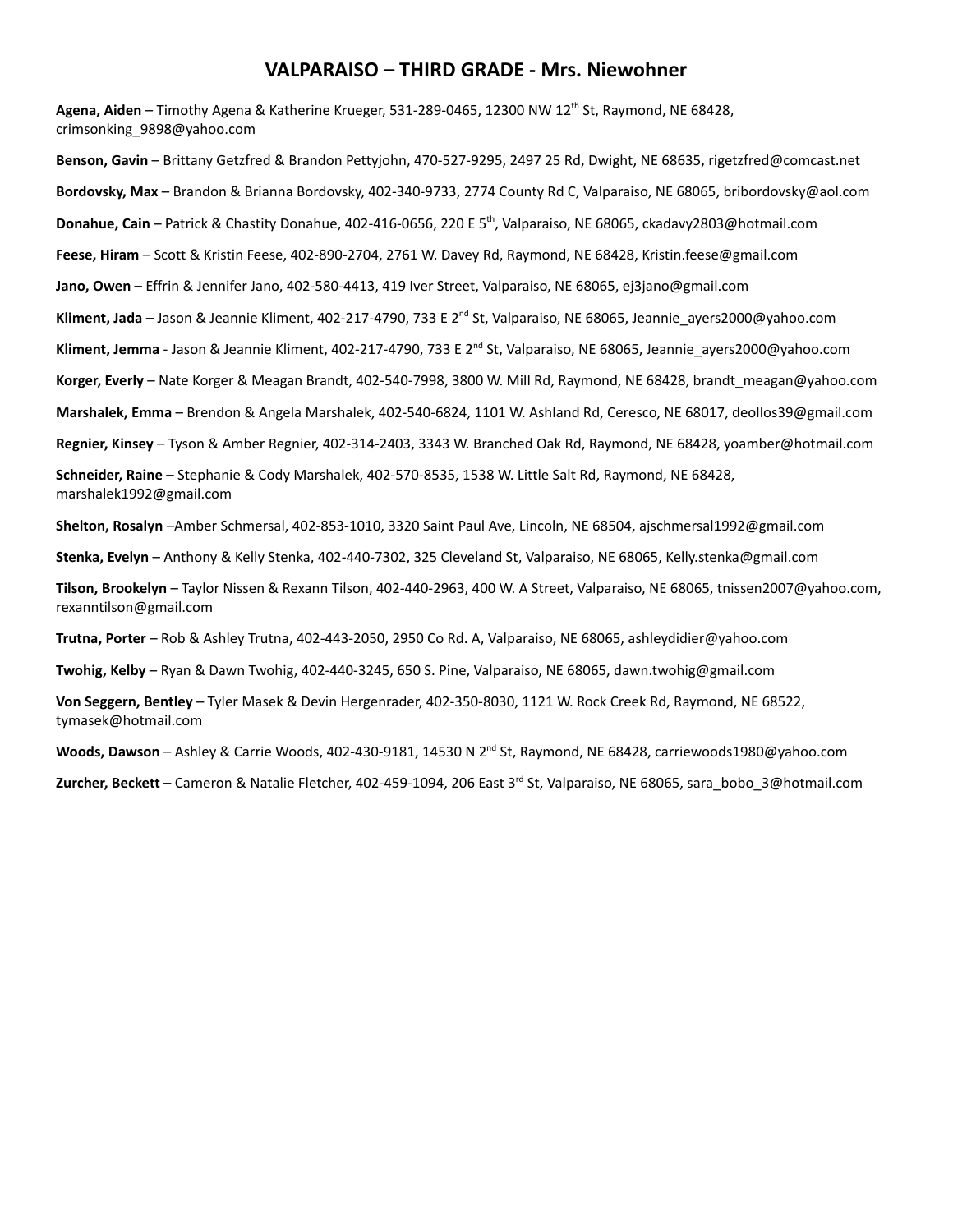#### **CERESCO – FOURTH GRADE – Ms. Farr**

**Badberg, Colton -** Kristi & Justin Badberg, 402-430-1660, 1771 Co Rd B, Ceresco, NE 68017, kbadberg@gmail.com **Bass, Caden -** Amber & Shane Bass, 402-443-7790, 208 Cameron St, Box 35, Ceresco, NE 68017, Amberbss09@gmail.com **Burchess, Maddison -** Angela & David Burchess, 402-217-8546, 208 Laura Lane, Ceresco, NE 68017, angeladavefritz@me.com **Edwards, Bair -** April & Travis Edwards, 402-613-3117, 312 Pine St, Ceresco, NE 68017, aprilrhiannon@gmail.com Evans, Michael - Sam & Bruce Evans, 402-871-8999, 204 S 2<sup>nd</sup> St, Box 396, Ceresco, NE 68017, samr\_09@hotmail.com **Field, Coleman -** Laura & Tom Field, 970-214-1401, 20500 N 1<sup>st</sup> St, Raymond, NE 68428, lauralockefield@gmail.com **Field, Kate -** Laura & Tom Field, 970-214-1401, 20500 N 1<sup>st</sup> St, Raymond, NE 68428, lauralockefield@gmail.com **Goodro-Schell, Mason -** Crystal & Jeff Schell, 402-601-0403, 1144 Raymond Rd, Raymond, NE 68428, schell.crystal9193@gmail.com **Grundin, Jacob -** Kristin & Rusty Grundin, 402-429-3905, 508 Pine St, Box 323, Ceresco, NE 68017, kgrundin@gmail.com **Grundin, Justin -** Kristin & Rusty Grundin, 402-429-3905, 508 Pine St, Box 323, Ceresco, NE 68017, kgrundin@gmail.com **Harvey, Stella -** Andi & John Backer, 402-310-7557, 645 Branched Oak Rd, Davey, NE 68336, andi.m.backer@gmail.com **Hass, Lela -** Sara & Paul Hass, 402-310-9897, 1432 Co Rd B, Ceresco, NE 68017, s\_smoore10@hotmail.com **Hass-Stucklik, Alice -** Emily Hass & Jeremy Woolman, 402-480-1944, 583 Co Rd 14, Wahoo, NE 68066, eahass27@live.com **Hoffmann, Zach -** Deb & Chris Hoffmann, 402-429-8108, 326 Co Rd 25, Valparaiso, NE 68065, dhoffmann@reagan.com **Hummel, Michaela -** Nicole & Matthew Hummel, 402-304-0736, 4421 W Thatcher Ln, Lincoln, NE 68528, [nicole.hummel1255@gmail.com](mailto:nicole.hummel1255@gmail.com)

#### **Kelly, Evlynn**

**Love, Andrew -** Kristine & Tom Donahue, 402-718-1444, 910 Raymond Rd, Raymond, NE 68428, [kdonahue05@gmail.com](mailto:kdonahue05@gmail.com) **Lubischer, Easton -** Brenda & Scott Lubischer, 402-540-6001, 375 W Agnew Rd, Raymond, NE 68428, blubischer@yahoo.com **McMann, Perrin**

**Menebroker, Henley -** Jen & Kevin Menebroker, 402-890-9627, 2309 N 49 th St, Lincoln, NE 68514, jennifer.menebroker@gmail.com **Niemeyer, Cole -** Megan & Craig Niemeyer, 402-310-9368, 6020 Little Salt Rd, Ceresco, NE 68017, mniemeyer315@gmail.com **Norlen, Thomas -** Immy & Matt Norlen, 402-360-4369, 705 S 3<sup>rd</sup> St, PO Box 86, Ceresco, NE 68017, Inorlen123@gmail.com **Novak, Kashdyn -** Amy & Richard Novak, 402-984-2478, 604 S 4th, Box 146, Ceresco, NE 68017, amygriess@hotmail.com **Powers, Aiden -** Crystal & William Powers, 402-525-7794, 414 Co Rd 15, Ceresco, NE 68017, darbysprings@gmail.com **Shadden, Olivia -** Diana Shadden, 620-224-9772, 304 S 8<sup>th</sup>, Box 286, Ceresco, NE 68017, dianashadden99@gmail.com **Thomas, Gage -** Brenda & Tye Thomas, 402-619-6424, 2082 Ashland Rd, Ceresco, NE 68017, brendalee6@windstream.net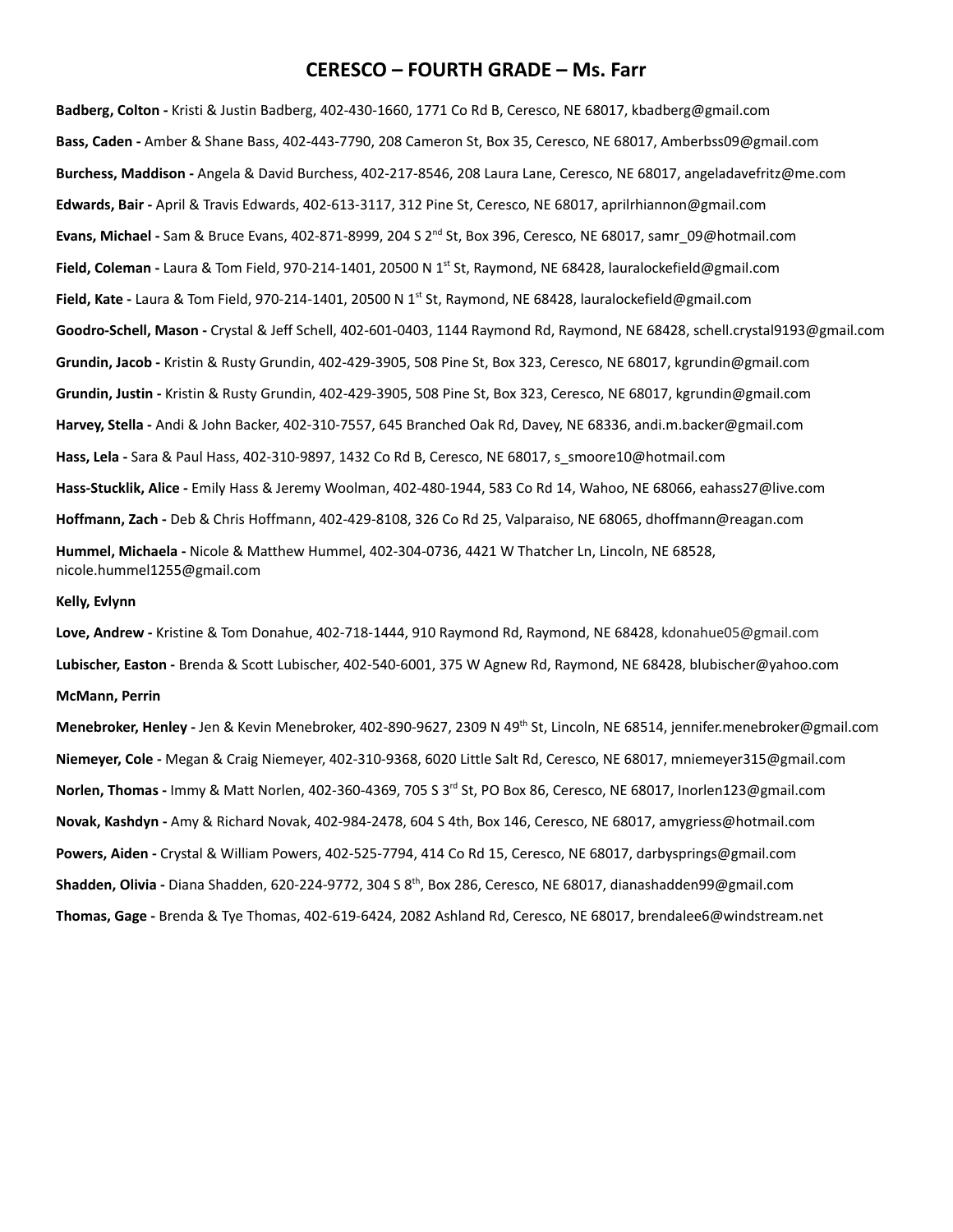#### **VALPARAISO – FOURTH GRADE - Ms. Brewer**

**Bartels, William** – Chris & Holly Bartels, 402-770-2618, 20901 NW 22<sup>nd</sup> St, Valparaiso, NE 68065, hollyland6@gmail.com **Behn, Jacob** – Jeramy Behn & Gina Clark, 402-217-5044, 4382 W. Davey Rd, Raymond, NE 68428, clarkgina04@gmail.com **Day, Landon** – Dustin & Ashley Day, 402-432-1117, 2525 W. Masek Dr, Raymond, NE 68428, ajewell3@gmail.com **Donahue, Delaney** – Tom & Kristine Donahue, 402-718-1444, 910 Raymond Rd, Raymond, NE 68428, kdonahue05@gmail.com **Duntz, Wyatt** – Kevin & Candace Duntz, 402-580-3036, 2425 W. Masek Rd, Raymond, NE 68428, candaceduntz@yahoo.com **Effle, Kyson** – Doug & Jessica Effle, 402-570-8934, 12960 N 1<sup>st</sup>, Raymond, NE 68428, jessicaeffle@gmail.com **Goering, Parker** – Wade & Jenna Goering, 402-310-2884, 8500 W. Davey Rd, Raymond, NE 68428, jshipman884@yahoo.com **Haake, Isabella** – Aaron & Crystal Haake, 402-802-4023, 630 Co Rd 27, Valparaiso, NE 68065, crystal.haake@gmail.com **Hall, Rylan** – Greg & Celeste Hall, 402-430-1260, 9305 W. Rock Creek Rd, Valparaiso, NE 68065, nebraskac21@yahoo.com Hedger, Michael – Karen Brightenburg, 402-429-5007, 108 E 2<sup>nd</sup> St, Valparaiso, NE 68065, FLSCA@windstream.net **Hellerich, Lauren** – Vaden & Marsha Hellerich, 402-598-3859, 422 Jensen St, Valparaiso, NE 68065, mhellerich74@yahoo.com **Jelinek, Hudson** – Bradley & Tonia Jelinek, 402-499-9500, 231 W Pine St, Valparaiso, NE 68065, toniajelinek@windstream.net **Kalin, Elliott** – Joey & Debbie Kalin, 402-560-3652, Box 145, Valparaiso, NE 68065, Debbie\_buresh@hotmail.com **Matulka, Hunter** – Ashley & Ron Matulka, 402-416-4578, 491 Co Rd 24, Ceresco, NE 68017, Ashley.matulka@rcentral.org **Matulka, Izzy** – Derek & Sheena Matulka, 402-450-6258, 197 E. D Street, Valparaiso, NE 68065, smatulka@silverhawkaviation.com **McGhee-Weeks, Kenesaw** – Mattie McGhee & Kevin Weeks, 402-580-3540, 334 E 6 th Street, Valparaiso, NE 68065, tukie.boa@gmail.com

**Soden, Elizabeth** – Eric & Cholena Soden, 402-580-1063, 726 CR 24, Ceresco, NE 68017, cholena.soden.lmt@gmail.com **Swenson, Haiden** – Scott & Susan Swenson, 402-416-4587, 516 E 6 th Street, Valparaiso, NE 68065, susan@swensonmgmt.com **Trumble, Harper** – Jeff & Molly Trumble, 402-890-0553, 3880 Oakview Blvd, Raymond, NE 68428, mtruble1@gmail.com **Wiig, Connor** – Jason & Shannon Wiig, 402-304-4923, 1900 W. Glacial Till Rdg, Raymond, NE 68428, shannonwiig@yahoo.com **Wright, Kennedy** – Bryan & Debbie Wright, 402-310-0023, 2900 W. Davey Rd, Raymond, NE 68428, bdkwright10@gmail.com **Zimmerman, Cole** – Jon & Heather Zimmerman, 402-499-6167, 649 S. Spruce Street, Valparaiso, NE 68065, khhood@yahoo.com **Zimmerman, Kora** - Jon & Heather Zimmerman, 402-499-6167, 649 S. Spruce Street, Valparaiso, NE 68065, khhood@yahoo.com **Zugmier, Preston** – Jason & Cathleen Zugmier, 402-770-3082, 3650 Oakview Blvd, Raymond, NE 68428, n4mickey@aol.com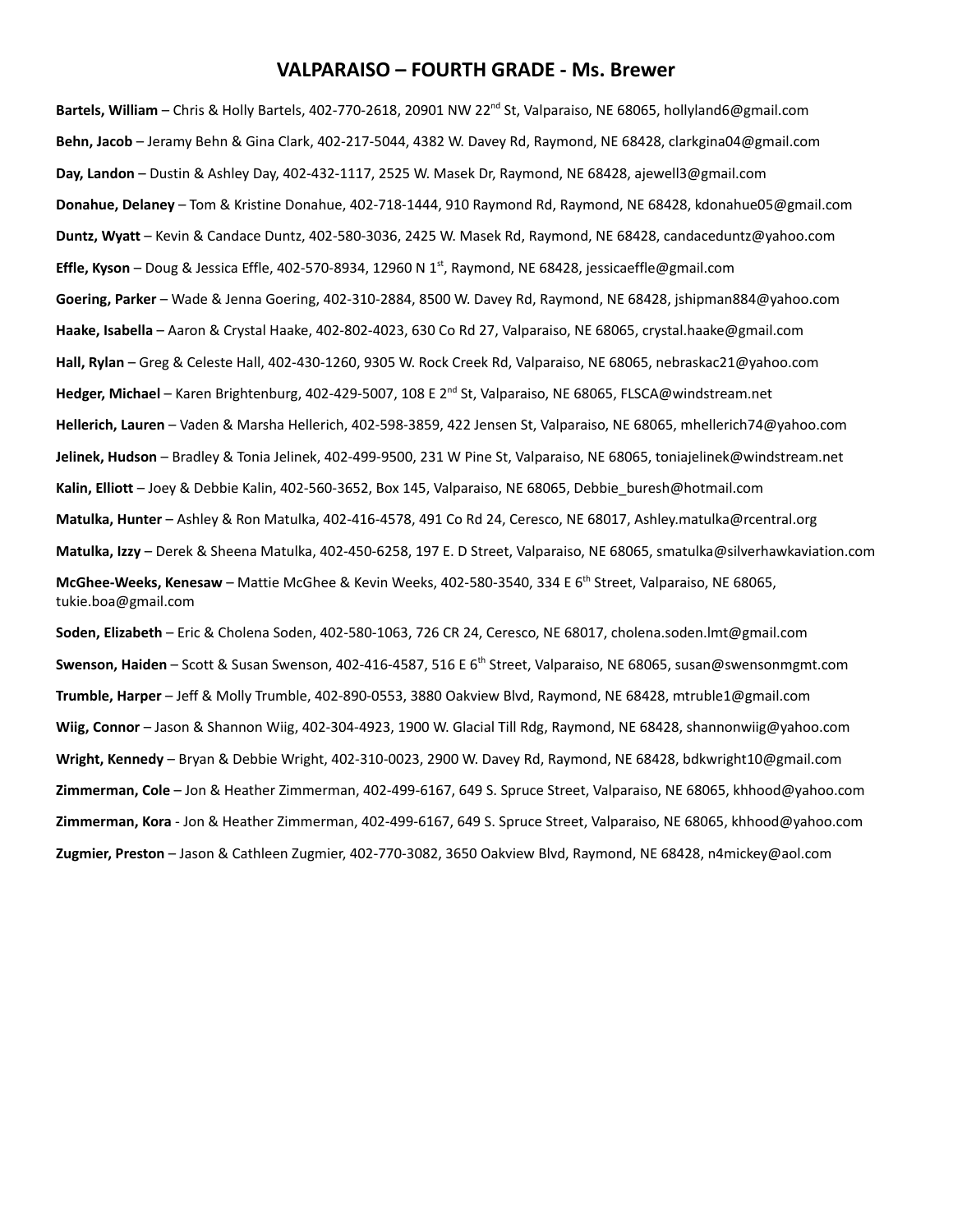#### **CERESCO – FIFTH GRADE - Mrs. Genrich**

**Beckler, Leighton -** Lindsay Homan, 402-416-6057, 117 5 th Ave, Box 354, Ceresco, NE 68017, lindsayhoman@yahoo.com **Benes, Hailee -** Danielle & Lee Benes, 402-613-0363, 22210 NW 27 th St, Valparaiso, NE 68065, dbenes54@yahoo.com **Blank, Maci -** Monica & Aaron Blank, 402-660-7120, 409 Main St, Box 173, Ceresco, NE 68017, moblank@rcentral.org **Bower, Henry -** Keri & Matt Bower, 402-310-1487, 520 W. Elm, Box 365, Ceresco, NE 68017, ka.bower@yahoo.com **Cain, Edward -** Brittani & Ryan Cain, 626-488-3613, 504 S 4 th St, Ceresco, NE 68017, Brittani.cain8@yahoo.com

**Dukesherer, Sam -** Nicole & James Dukesherer, 402-802-0290, 713 S 3 rd St, Box 341, Ceresco, NE 68017, nicoledukesherer@hotmail.com

**Goodro-Schell, Samantha -** Crystal & Jeff Schell, 402-601-0403, 1144 Raymond Rd, Raymond, NE 68428, [schell.crystal9193@gmail.com](mailto:schell.crystal9193@gmail.com)

**Hille, Brylize -** Glenda & Justin Hille, 402-521-4097, 524 Pine St, Box 65, Ceresco, NE 68017, hillegl@gmail.com **Huck, Cooper -** Jill & Errol Huck, 402-730-0593, 15901 N 1 st St, Raymond, NE 68428, jillhuck09@gmail.com **Hudson, Lily -** Kim & Jim Hudson, 402-416-4752, 704 S 3 rd , Box 295, Ceresco, NE 68017, ksm1821@yahoo.com **Masek, Vailey -** Ravae & Mark Masek, 402-440-3360, 484 Branched Oak Rd, Davey, NE 68336, ravaemarie@hotmail.com **Nelson, Cade -** Lynne & Spencer Nelson, 402-432-9099, 228 Ash St, PO Box 315, Ceresco, NE 68017, lynne.nelson@hotmail.com **Pebley, Aviana -** Laci & Shawn Pebley, 402-314-4584, 4701 Mill Rd, Lincoln, NE 68514, [lpebley@rcentral.org](mailto:lpebley@rcentral.org) Pytlik, Lizzy - Tami & Kurt Pytlik, 402-277-6418, 216 S 1st St, Ceresco, NE 68017, tpytlik@zitomedia.net **Schwarting, Chase -** Jessica & Kyle Schwarting, 402-580-4359, 6272 Agnew Rd, Ceresco, NE 68017, jessica@otteoil.com **Temple, Brooklyn -** Lindsey Cave, 402-480-0039, 622 N 31<sup>st</sup> St., Lincoln, NE 68503, lindstaevynbrooke@gmail.com **Thomas, Rae -** Tracy & Patrick Thomas, 402-525-1065, 16255 NW 19<sup>th</sup> St, Raymond, NE 68428, tracythomas0000@gmail.com **Tvrdy, Allyson -** Wendy & Mark Tvrdy, 402-429-2965, 2076 Co Rd B, Ceresco, NE 68017, mw12tvrdy@gmail.com **Tvrdy, Henry -** Laura & Greg Tvrdy, 402-594-3379, 1952 Ashland Rd, Ceresco, NE 68017, lauratvrdy@gmail.com **Zobel, Eli -** Krista & Nicolas Zobel, 402-440-5587, 2211 Raymond Rd, Davey, NE 68336, kristazobel@gmail.com